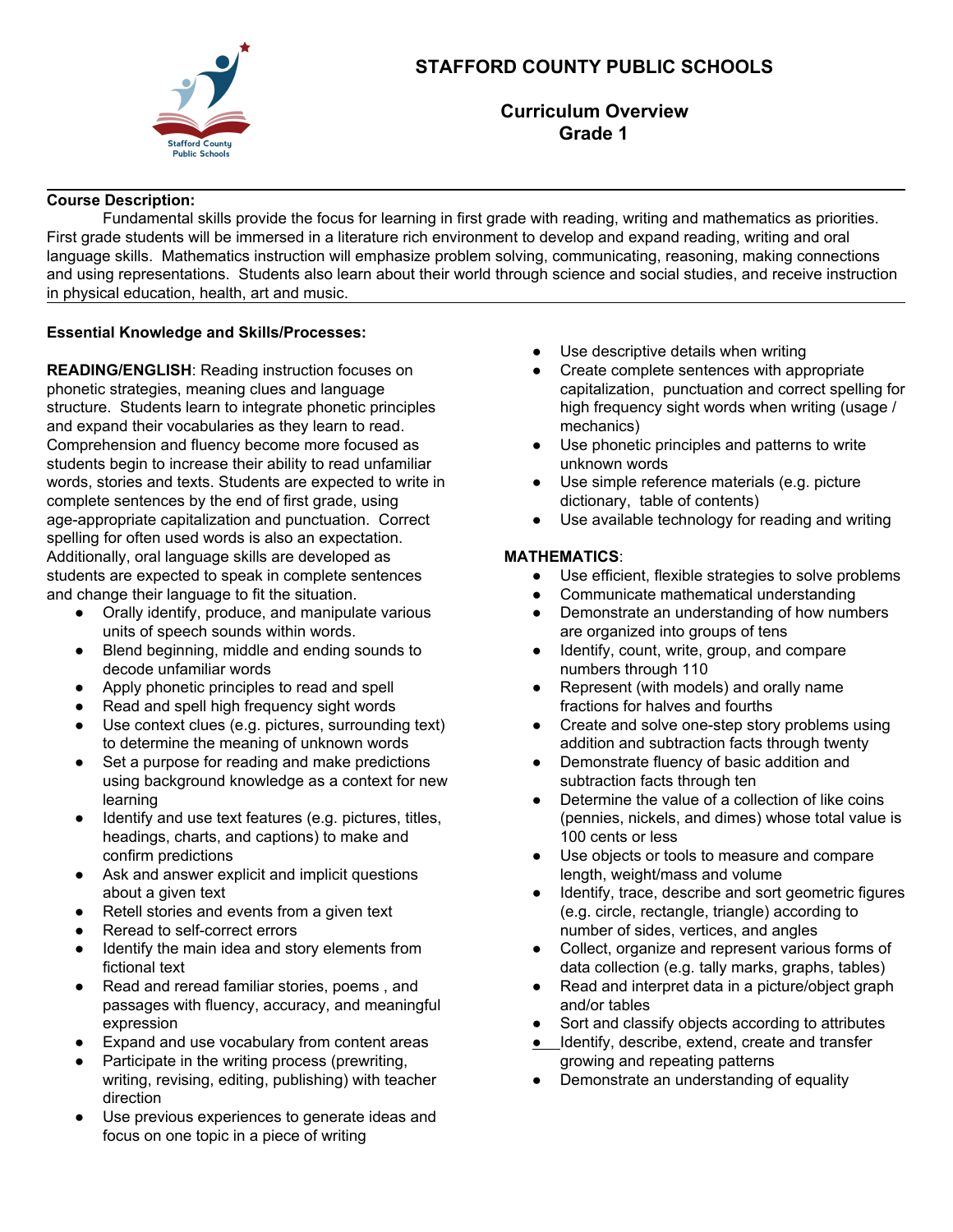**SCIENCE:** Emphasis is placed on classifying and recognizing relationships among living and non-living things. Students also learn to use their senses and simple tools to predict, observe and explain the results of simple experiments

- Conduct investigations requiring measurements of length, mass and volume.
- Communicate information with simple graphs and pictures.
- Observe kinds of motion and that vibrations can produce sounds.
- Investigate how different substances react with water such as dissolving and mixing and the influence of water temperature.
- Observe characteristics of plants such as their basic parts, their needs for life, and overall characteristics such as edible or nonedible, and deciduous or evergreen
- Observe that animals and humans have life needs, physical characteristics such as shapes, coverings, and methods of movement
- Investigate the relationship between the earth and the sun
- Observe the patterns of seasonal change and the effects on plants, animals, and people
- Identify natural resources, their limited nature, and factors affecting air and water quality

**SOCIAL STUDIES:** Students will apply history and social science skills to the learning of Virginia history and geography. Students will also learn basics of economic choices and the traits of a good citizen.

- Recognize connections among past, present, and future by studying leaders from Virginia's past, including Powhatan, Pocahontas,Christopher Newport, George Washington, Thomas Jefferson, Maggie Walker, and Arthur Ashe
- Learning about people and events associated with major holidays: President's Day, Independence Day, and Martin Luther King, Jr. Day
- Recognize basic map symbols and use cardinal directions
- Locate the following on a map: Stafford, Richmond, Virginia, Washington, D.C., and the United States
- Develop a geographic understanding of Virginia's landforms and climate
- Explain or describe in simple terms various economic concepts, including, goods, services, producers, and consumers
- Explain that people make choices because they can't have everything they want and that people save money to buy things in the future.
- Describe direct and representative democracy
- Understand that the people of Virginia have state and local governments that are elected by the people and how citizens contribute to their communities
- Recognize symbols and traditions of Virginia
- Apply the traits of good citizens

**PHYSICAL EDUCATION/HEALTH:** Students in grade one refine locomotor skills and further develop fundamental non-locomotor and manipulative skills in educational games, dance, and gymnastics. They continue to develop an understanding of key concepts and anatomical basis of movement principles and link these concepts and principles to their movement. Students explore and experiment with a range of movement experiences in a variety of environmental contexts, with the goal of becoming confident and competent movers. Students relate participation in vigorous physical activity to changes in the body, to enjoyment, and to improving their health and wellness. They further their understanding of the importance of physical activity and energy balance (nutrition) in their lives. As students increase their understanding of movement, they gain a deeper understanding of how the body moves. Students continue to develop socially as they work safely alone and in groups. The natural enjoyment of physical activity should be reinforced and complemented by a variety of educational game, dance, and gymnastic activities in which students learn and are successful.

- Demonstrate approaching mature form and the correct critical elements (small, isolated parts of the whole skill or movement) of locomotor, non-locomotor, and manipulative skills.
- Identify basic anatomical structures and basic spatial awareness concepts.
- Identify changes in the body that occur during moderate-to-vigorous physical activity.
- Demonstrate basic knowledge and skills for safe and cooperative play, individually and with others, without reminders from teacher.
- Identify basic nutrition concepts of energy balance.

Students in grade one learn about personal safety and the body's major organs. They begin to understand how behaviors can impact health and wellness now and in the future. Students begin to relate choices with consequences. They begin to examine the influence of social media on health decisions and to identify ways to access reliable information. They exhibit respect for self, others, and the environment.

Identify the basic components and functions of human body systems and the importance of safe